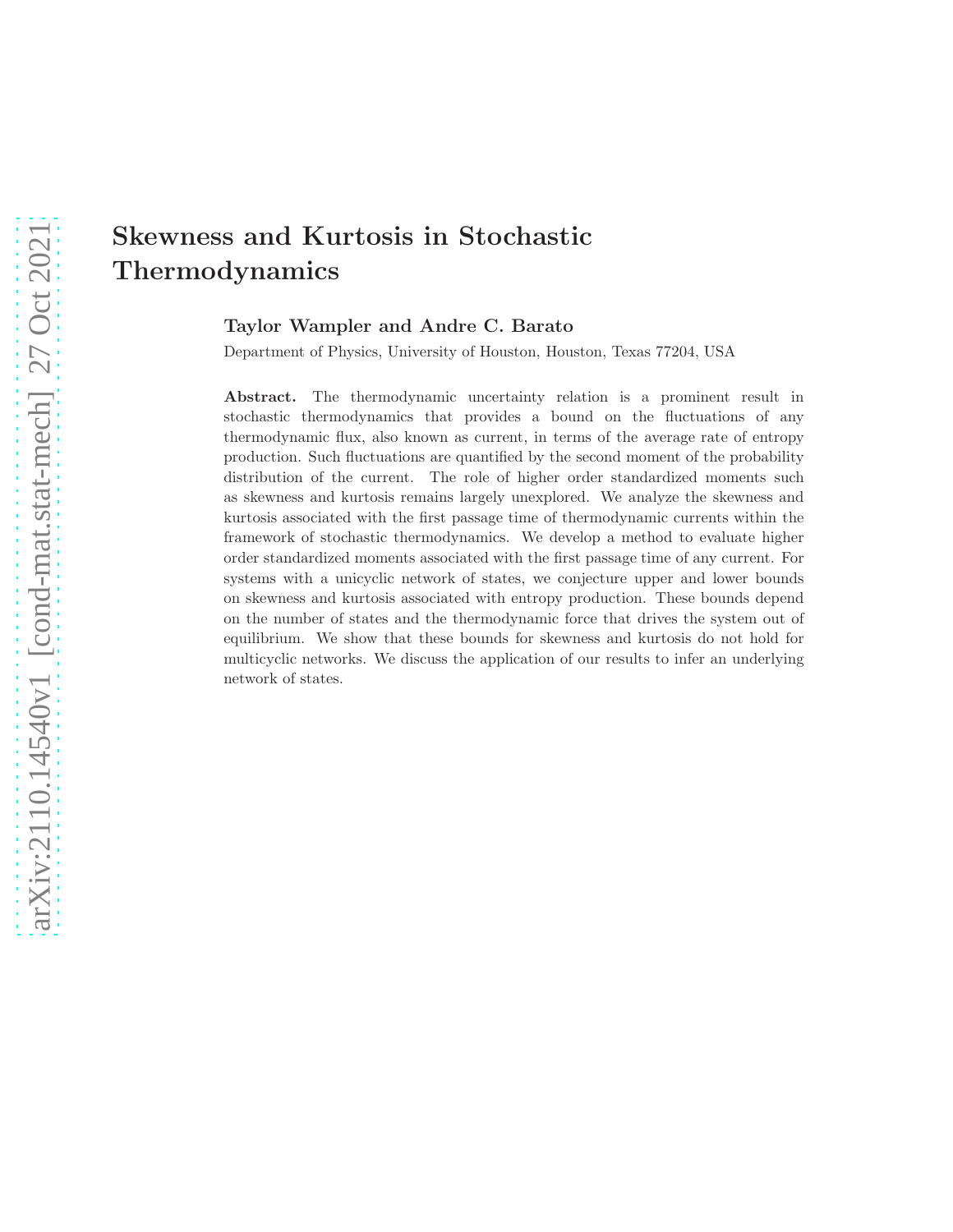# 1. Introduction

The theory of thermodynamics developed in the 19th century is restricted to equilibrium macroscopic systems. Fluctuations are not relevant for such systems and, therefore, are neglected in classical thermodynamics. However, many small physical systems with non-negligible fluctuations such as colloids and single enzymes can be realized in the laboratory today. The appropriate framework for some of these small nonequilibrium systems is stochastic thermodynamics [1]. In this theory, thermodynamic currents such as entropy production, heat, and work are stochastic variables.

A main goal in stochastic thermodynamics is to find universal relations concerning the statistics of thermodynamic currents. The most prominent such relation is the fluctuation theorem [1] that can be expressed as a symmetry for the probability distribution of the entropy production. A more recent development is the thermodynamic uncertainty relation [2], which is a lower bound on the fluctuations of any thermodynamic current that depends only on the average rate of entropy production. Much recent work has been done since the proposal of the thermodynamic uncertainty relation [3–27].

Instead of stochastic current for a fixed time interval one can consider an observable that is the first passage time to reach a certain threshold current. These observables are equivalent as the current distribution contains the information from the first passage time distribution. Both the fluctuation theorem and the thermodynamic uncertainty relation have been expressed in terms of first passage times in [28–30] and [31] (see also [32]), respectively.

In this paper we analyze skewness and kurtosis associated with the first passage time of a current. We develop a method to calculate the moments associated with the first passage time distribution in terms of the transition rates for discrete Markov processes. We conjecture lower and upper bounds on the skewness and kurtosis associated with the first passage time of entropy for unicyclic networks. For multicyclic networks, these bounds are shown to be violated. We discuss how our bounds are potentially applicable to the problem of inferring a network of states from statistical data of the first passage time of a current. For instance, this problem is relevant in statistical kinetics [33].

The paper is organized as follows. In Sec. 2 we define stochastic currents and their first passage times. Sec. 3 contains the method we develop to calculate skewness and kurtosis associated with the first passage time distribution. The bounds for unicyclic networks are discussed in Sec. 4. We show that these bounds are violated in a multicyclic networks in Sec. 5. We conclude in Sec. 6.

# 2. Currents and first passage time

### 2.1. Stochastic Current

Our framework is valid for Markov processes with continuous time and with a finite number of states  $\Omega$ . The transition rate from a state i to a state j is denoted by  $k_{ij}$ .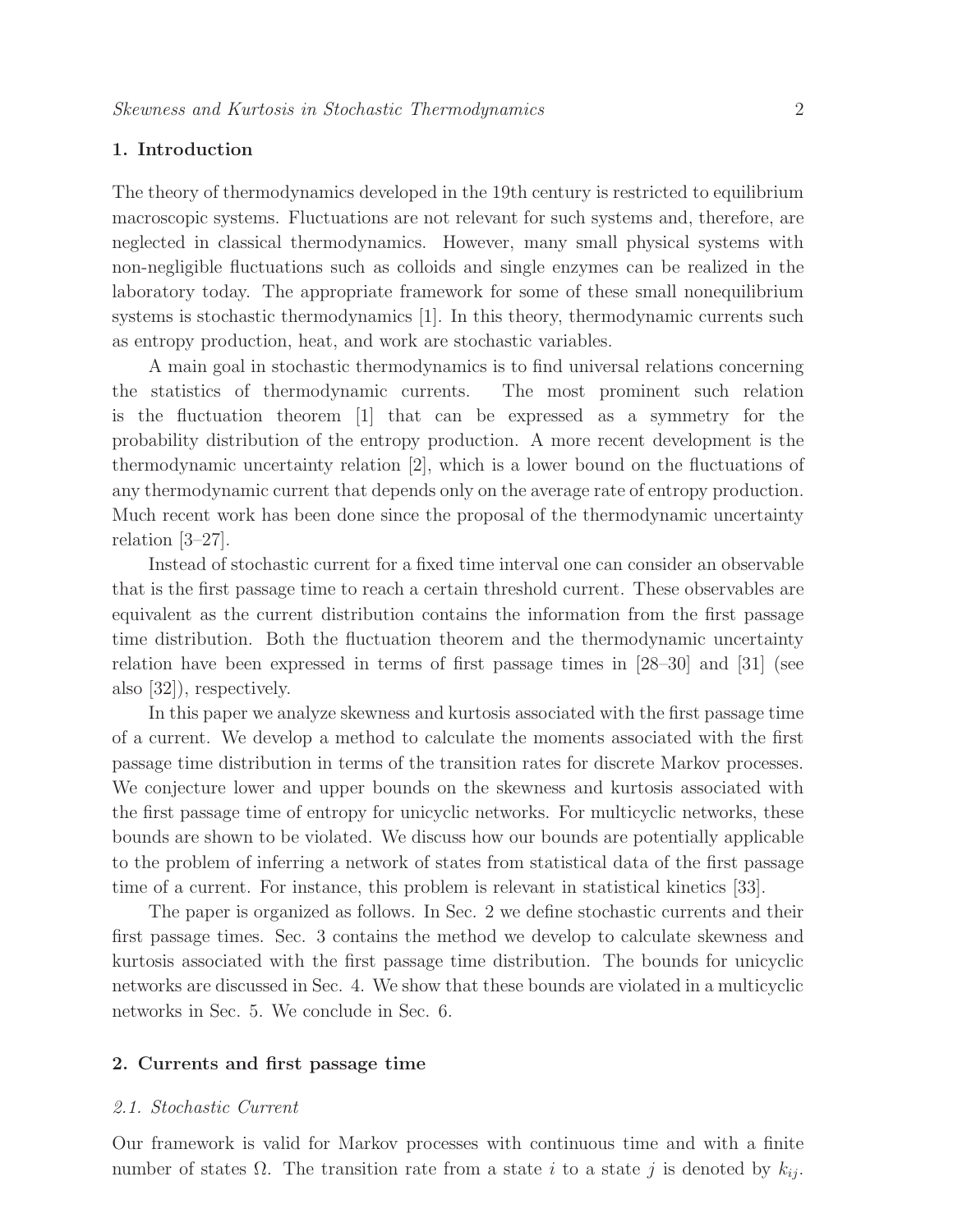In stochastic thermodynamics, we typically consider processes such that if  $k_{ij} \neq 0$  then  $k_{ji} \neq 0$ . Furthermore, thermodynamic fluxes, which are the observables of interest in this paper, are expressed as stochastic currents. These are functionals of a stochastic trajectory that changes by  $\theta_{i,j}$  whenever there is a jump from state i to state j. For a stochastic trajectory with fixed time interval  $T$ , the time-integrated current  $\mathcal J$  is written as

$$
\mathcal{J} \equiv \sum_{\text{all jumps } l} \theta_{i_l^-, i_l^+},\tag{1}
$$

where  $i_l^ \overline{l}_l$  is the state of the system before a jump l and  $i_l^+$  $\frac{1}{l}$  is the state of the system after jump *l*. For currents, the increments  $\theta_{i_l^-, i_l^+}$  are antisymmetric, i.e.,  $\theta_{i_l^-, i_l^+} = -\theta_{i_l^+, i_l^-}$ . However, the results obtained in Sec. 3 also hold for increments that do not fulfill this property.

In the long time limit  $T \to \infty$ , the statistics of  $\mathcal J$  is described by the scaled cumulant generating function

$$
\lambda(z) \equiv \lim_{T \to \infty} \langle e^{-z\mathcal{J}} \rangle_T/T,\tag{2}
$$

where the brackets with subscript  $T$  denotes an average over stochastic trajectories with fixed time interval  $T$ . This scaled cumulant generating function is the maximum eigenvalue of the modified generator [34]

$$
\mathbf{L}(z)_{ij} \equiv e^{-\theta_{ji}z} k_{ji} (1 - \delta_{ij}) - \delta_{ij} \sum_{k \neq i} k_{ik}.
$$
 (3)

### 2.2. First passage time

Instead of the current  $\mathcal J$  for a trajectory with fixed time T we can consider the first passage time  $\mathcal T$  to reach a certain threshold current  $J_t$ . The statistics of  $\mathcal T$  in the limit  $J_t \to \infty$  is described by another scaled cumulant generating function, given by

$$
\rho(s) \equiv \lim_{J_t \to \infty} \ln \langle e^{-s\mathcal{T}} \rangle / J_t,\tag{4}
$$

where the brackets without any subscript denote an average over stochastic trajectories with fixed threshold current  $J_t$ . The derivatives of  $\rho(s)$  at  $s=0$  give the cumulants associated with the first passage time  $\mathcal T$  through the relation

$$
\frac{\kappa_i}{J_t} \equiv (-1)^i \frac{d^i \rho}{ds^i} (s = 0),\tag{5}
$$

where  $\kappa_i$  denotes the cumulant of order *i* associated with  $\mathcal{T}$ .

In particular, we are interested in the third standardized moment skewness

$$
S \equiv |J_t|^{1/2} \frac{\kappa_3}{\kappa_2^{3/2}} \tag{6}
$$

and the fourth standardized moment (excess) kurtosis

$$
K \equiv |J_t| \frac{\kappa_4}{\kappa_2^2}.\tag{7}
$$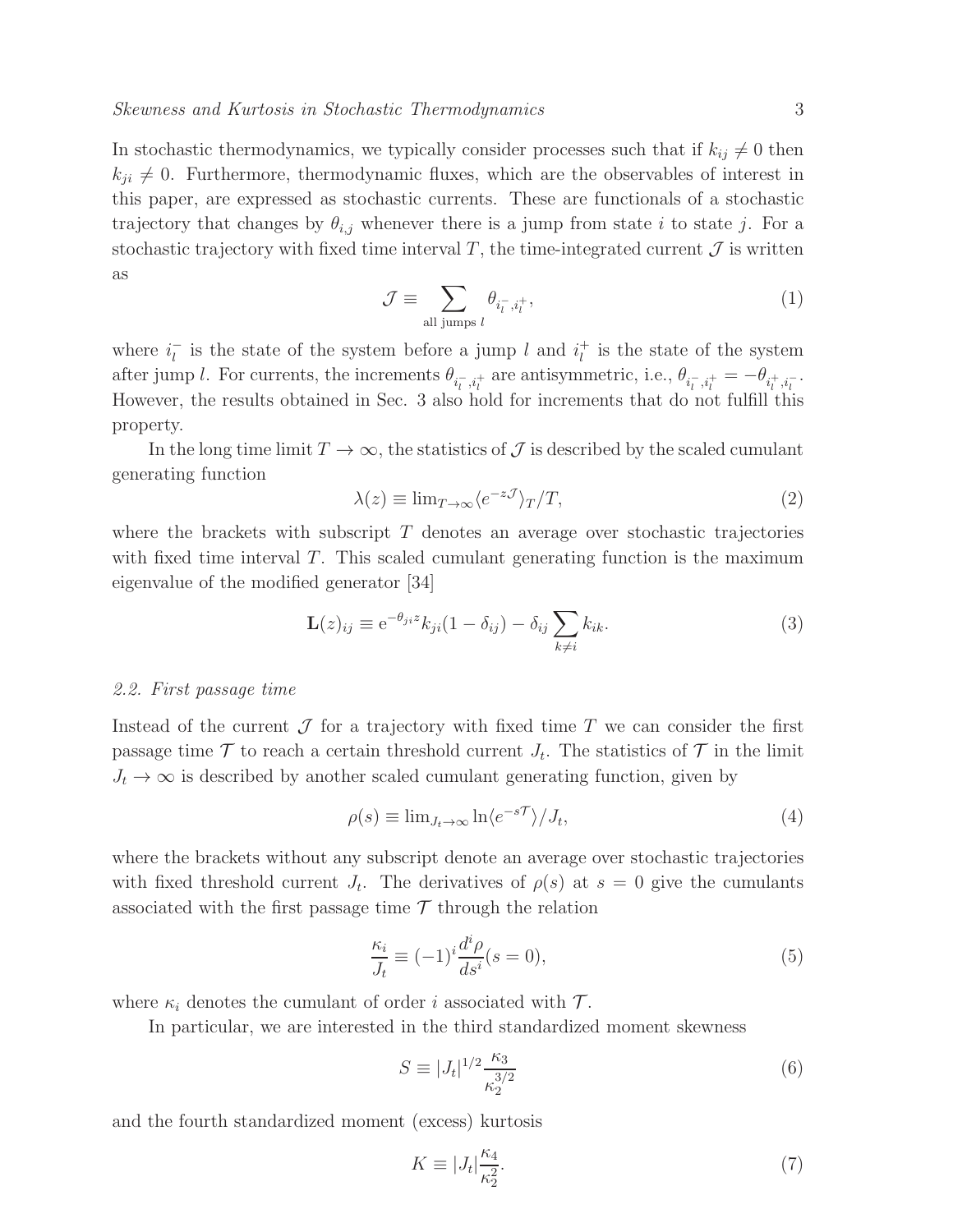There are two relevant comments about these definitions. First, skewness and kurtosis are typically defined without the  $J_t$  factors. We have scaled S and K by factors of  $J_t$  so that they are finite in the limit  $J_t \to \infty$ , in agreement with Eq. (5). Hence, these quantities could be called scaled skewness and scaled kurtosis. Second, we have used the absolute value of  $J_t$  in our definitions for the following reason. There are two possible first passage time distributions. One is the distribution for typical events that corresponds to a threshold current  $J_t$  that has the same sign as the sign of the average of the stochastic current  $\langle \mathcal{J} \rangle_T$ . The other is the first passage time distribution for rare events that corresponds to a  $J_t$  that has an opposite sign in relation to the sign of  $\langle \mathcal{J} \rangle_T$ . Here we consider the first passage distribution for typical events with  $J_t$  and  $\langle \mathcal{J} \rangle_T$  with the same sign. Since we do not know the sign of the average current  $\langle \mathcal{J} \rangle_T$  in terms of the transition rates, our method must work for both cases, positive and negative signs.

In order to account for the sign of  $J_t$  we consider the the first derivative in Eq. (5),

$$
sign J_t = -sign(\rho') \equiv \epsilon,\tag{8}
$$

where the prime denotes a derivative at  $s = 0$ . We can now write S and K in terms of derivatives of  $\rho$  in a way consistent with both cases, positive and negative  $J_t$ . Skewness in Eq. (6) and kurtosis in Eq. (7) can be written in terms of derivatives of  $\rho(s)$  at  $s = 0$ from Eq. (5), which gives the following relations,

$$
S = -\epsilon \rho''' / (\epsilon \rho'')^{3/2} \tag{9}
$$

and

$$
K = \epsilon \rho^{\prime \prime \prime \prime} / (\epsilon \rho^{\prime \prime})^2,\tag{10}
$$

where the primes denote derivatives at  $s = 0$ . We reiterate that with  $\epsilon$  we always consider the first passage time for typical events, with  $J_t$  and the average current  $\langle \mathcal{J} \rangle_T$ with the same sign, independent of whether this sign is positive or negative.

The statistics of a stochastic current  $\mathcal J$  for fixed time  $T$  are connected to the statistics of the first passage time  $\mathcal T$  for fixed threshold current  $J_t$ . This connection is represented by the following relation between  $\lambda(z)$  and  $\rho(s)$ . Consider the characteristic polynomial associated with the modified generator in Eq. (3)

$$
\Xi(s, z) \equiv det(s\mathbb{I} - \mathbf{L}(z)),\tag{11}
$$

where I is the identity matrix and  $\mathbf{L}(z)$  is the matrix defined in Eq. (3). The maximal root of this polynomial in s is the scaled cumulant generating function for a current  $\lambda(z)$ . The scaled cumulant generating function for the first passage time  $\rho(s)$  fulfills the relation [31]

$$
\Xi(s,\rho(s)) = 0.\tag{12}
$$

In principle, we can use this equation to determine  $\rho(s)$  in terms of the transition rates  $k_{ij}$ . From  $\rho(s)$  we can determine skewness S from Eq. (9) and kurtosis K from Eq. (10). However, the explicit form of  $\rho(s)$  in terms of the transition rates  $k_{ij}$  is hard to obtain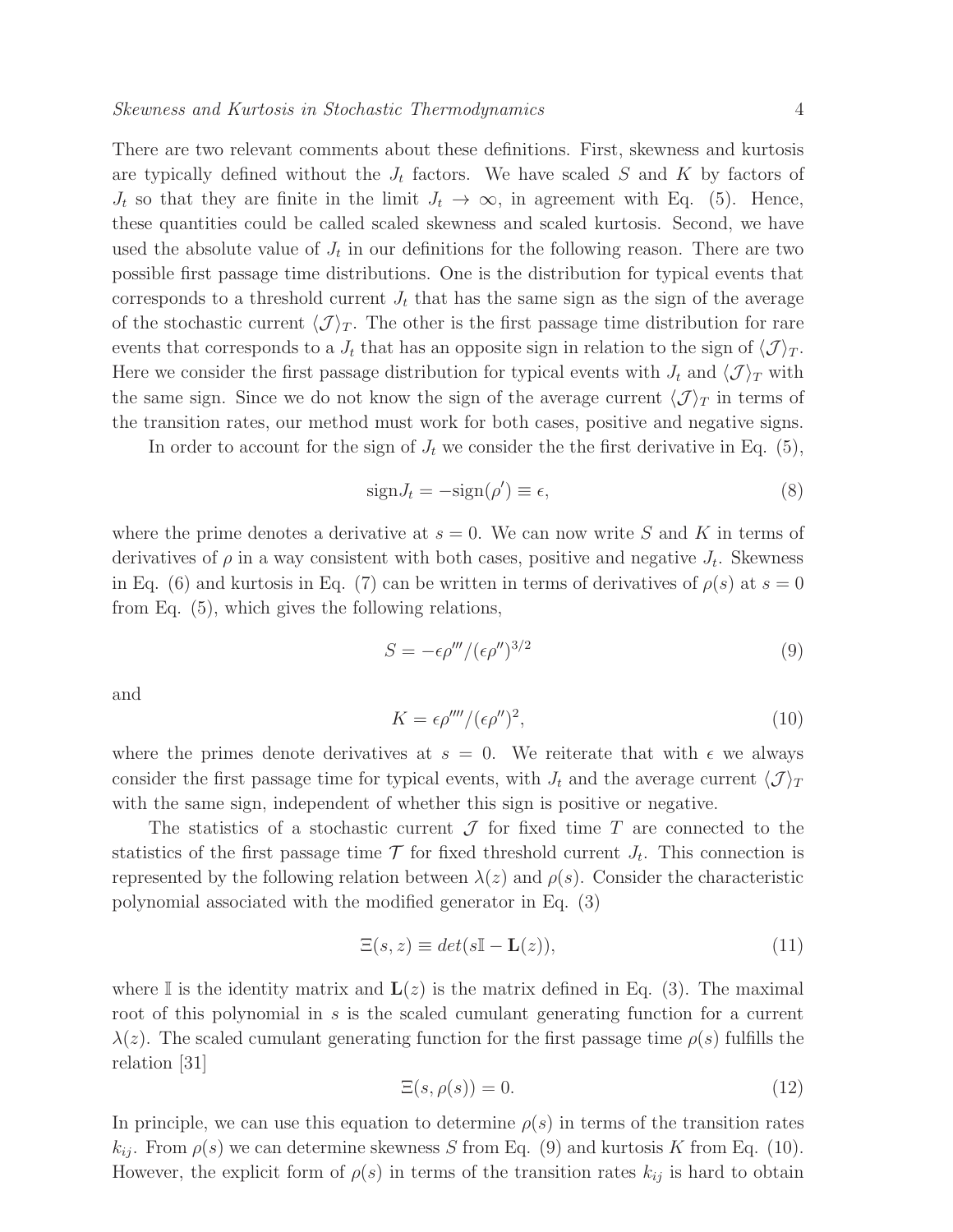### 3. Method to calculate standardized moments

transition rates without the explicit form of  $\rho(s)$ .

Our method follows the same rationale of a the method by Koza [35] to obtain the cumulants associated with the stochastic current for a fixed time without the explicit calculation of  $\lambda(z)$ . In Koza's method one can obtain the derivatives of  $\lambda(z)$  at  $z=0$ in terms of the coefficients of the characteristic polynomial in Eq. (11): there is no need to find the root of the polynomial  $\lambda(z)$ , which is a much more complicated problem. These coefficients in Koza's method  $B_i(z)$  are defined through the relation  $\Xi(s,z) = \sum_{i=0}^{\Omega} B_i(z) s^i.$ 

Consider the characteristic polynomial  $\Xi(s,\rho)$ , defined in Eq. (11) as a function of two independent variables s and  $\rho$ . A Taylor expansion of Eq. (12) in  $\rho$  leads to

$$
\sum_{i=0}^{\infty} c_i(s)\rho(s)^i = 0,
$$
\n(13)

where  $c_i$  is the *i* derivative of  $\Xi(s,\rho)$  with respect to  $\rho$ . We note that these derivatives are taken with  $\rho$  as an independent variable. However, we now consider  $c_i(s)$  and  $\rho(s)$ as functions of s in Eq.  $(13)$ . For our final derivation we use the relation [31]

$$
\rho(s=0) = 0,\tag{14}
$$

which is true for the typical first passage time distribution that corresponds to a threshold current with the same sign as the average current. Using this relation and taking derivatives with respect to s at  $s = 0$  in Eq. (13) we obtain,

$$
\rho' = -\frac{c'_0}{c_1}
$$
\n
$$
\rho'' = -\frac{c''_0 + 2c_2(\rho')^2 + 2c'_1\rho'}{c_1}
$$
\n
$$
\rho''' = -\frac{c_0^{(3)} + 6c_2\rho'\rho'' + 3c'_1\rho'' + 3\rho'c''_1 + 6c_3(\rho')^3 + 6c'_2(\rho')^2}{c_1}
$$
\n
$$
\rho'''' = -\frac{c_0^{(4)} + 8c_2\rho'\rho^{(3)} + 4c'_1\rho^{(3)} + 4\rho'c_1^{(3)} + 6c_2(\rho'')^2 + 6c''_1\rho''}{c_1}
$$
\n
$$
-\frac{36c_3(\rho')^2\rho'' + 24c_2'\rho'\rho'' + 12(\rho')^2c_2'' + 24c_4(\rho')^4 + 24c_3'(\rho')^3}{c_1}.\tag{15}
$$

This equation together with Eq. (9) and Eq. (10) allow us to obtain skewness S and kurtosis K in terms of the coefficients  $c_i(s)$  in Eq. (13).

Summarizing, one can calculate S and K in terms of the transition rates  $k_{ij}$  with the following algorithm. First, evaluate the characteristic polynomial in Eq. (11). Second,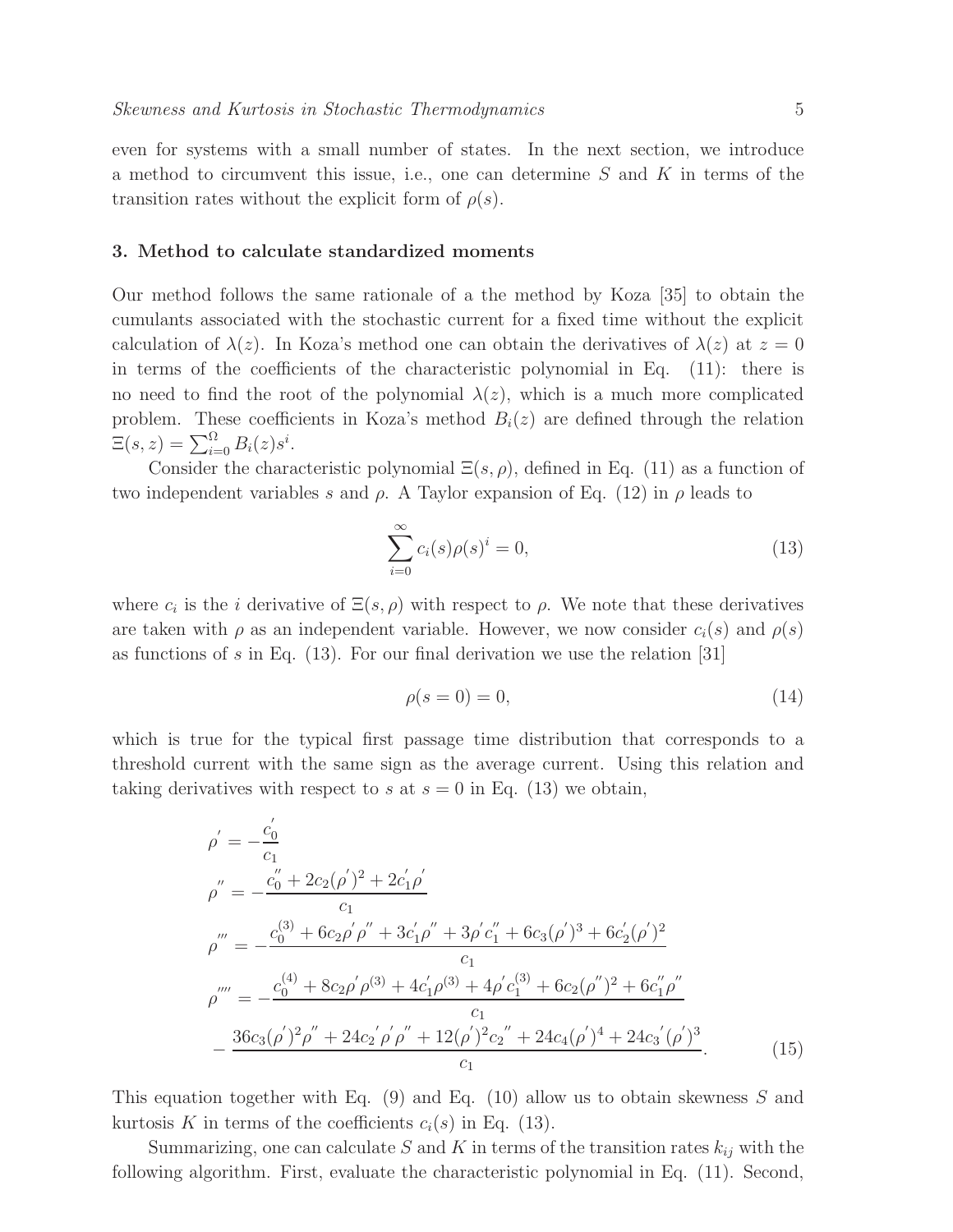obtain the coefficients  $c_i(s)$  up to  $i = 4$  in the Taylor expansion in Eq. (13). Third, calculate the derivatives of  $\rho$  at  $s = 0$  in (15). The skewness S can be obtained with Eq. (9) and the kurtosis K can be obtained with Eq. (10). Hence, one can obtain the skewness and the kurtosis associated with first passage time of a current in terms of the transition rates without explicitly calculating roots of the polynomial in Eq. (11). This method is our first main result. The method can also be used to calculate higher order cumulants by simply calculating higher order derivatives of  $\rho$ . We reiterate that the method is not restricted to currents that have antisymmetric increments but also applies to any observable of the form given in Eq. (1).

### 4. Bound for unicyclic networks

### 4.1. Unicyclic networks and bound on second cumulant

We now consider a unicyclic network with  $\Omega$  states. The transition rate from state i to state  $i + 1$  is denoted  $k_i$  and the transition rate from state i to state  $i - 1$  is denoted  $k_i$ . The unicyclic network has periodic boundary conditions, the transition rate from  $i = \Omega$  $(i = 1)$  to  $j = 1$   $(j = \Omega)$  is denoted  $k_{\Omega}$   $(k_1)$ . Possible physical interpretations for such a model are an enzyme with a single cycle or a colloid on a ring. The thermodynamic affinity is defined as

$$
A \equiv \prod_{i=1}^{\Omega} (k_i/\overline{k}_i). \tag{16}
$$

If  $A = 0$  the system is in equilibrium and if  $A \neq 0$  the system is out of equilibrium. For an enzyme that burns one ATP in a cycle, the thermodynamic affinity is the free energy of ATP hydrolisis and for a colloidal particle on a ring it is the work done by the force that drives the particle in one loop, both in units of  $k_BT$ , where  $k_B$  is Boltzmann's constant and  $T$  is the temperature. Without loss of generality we will consider the case  $A \geq 0$ .

The entropy production has the following increments,  $\theta_{\Omega,1} = -\theta_{1,\Omega} = A$ . For any other jumps the increment is zero. We consider the entropy since this is a general current that can also be analyzed in multicyclic networks. However, since the network of states is unicyclic there is only one independent current due to Kirchhoff's law and different increments lead to the same results up to a rescaling factor. We also consider the cases  $\Omega = 1$  and  $\Omega = 2$ . For  $\Omega = 1$  we simply have a biased random walk that jumps to the right with rate  $ke^A$  and to the left with rate k. For  $\Omega = 2$  there must be two links between the two states. The modified generator in this case is a  $2 \times 2$ matrix with elements  $L_{11} = -(k_1^+ + k_1^-), L_{22} = -(k_2^+ + k_2^-), L_{21} = k_1^+ + k_1^- e^{Az}$ , and  $L_{12} = k_2^+ e^{-Az} + k_2^-$ .

Before we present our results we mention the following existing bound. Consider the following quantity related to the second cumulant of the first passage time distribution,

$$
R \equiv J_t \frac{\langle (\mathcal{T} - \langle \mathcal{T} \rangle)^2 \rangle}{\langle \mathcal{T} \rangle^2},\tag{17}
$$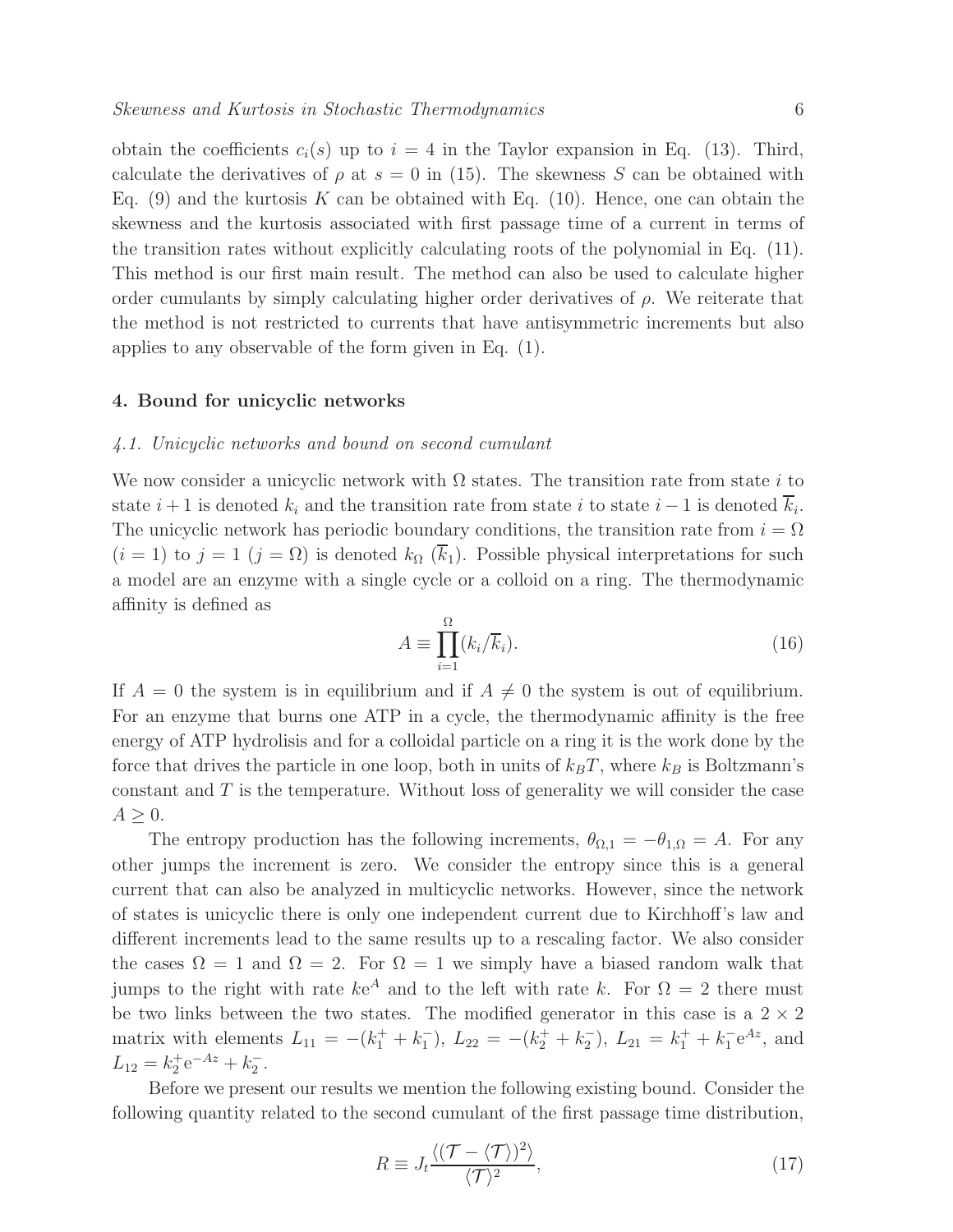

Figure 1: Bounds on skewness for (a)  $\Omega = 3$  and (b)  $\Omega = 4$ . We have plotted S for randomly chosen rates, the exact lower bound in Eq. (20),  $S_{ARW}(A, \Omega)$ , the numerical minimum of  $S$ , and the numerical maximum of  $S$ .

which is known as randomness parameter in statistical kinetics [33]. For a fixed affinity A and number of states  $\Omega$ , there is a lower bound on R for unicyclic networks [36],

$$
R \ge A\Omega^{-1} \coth[A/(2\Omega)].\tag{18}
$$

The randomness parameter is a function of 2 $\Omega$  transition rates. If we use the affinity A to fix one of the rates, it becomes a function of  $2\Omega - 1$  variables. The minimum of R for fixed A and  $\Omega$ , expressed on the right hand side of Eq. (18), is achieved for uniform rates, i.e.,  $k_i = ke^{A/\Omega}$  and  $\overline{k}_i = k$  for all i. Hence, R is minimized for an asymmetric random walk (ARW).

### 4.2. Bounds on Skewness

We used the method introduced in Sec. 3 to evaluate the skewness and kurtosis for unicyclic networks as functions of the transition rates. Let us first consider the skewness S. If we consider an ARW, which corresponds to uniform rates, with affinity A and number of states  $\Omega$  the skewness is given by

$$
S_{ARW}(A,\Omega) = \frac{2\sqrt{A}}{\sqrt{\Omega}} \frac{1 + 4e^{A/\Omega} + e^{2A/\Omega}}{\sqrt{(-1 + e^{A/\Omega})(1 + e^{A/\Omega})^3}}.
$$
(19)

An important difference between the expression for  $S$  in Eq. (19) and the lower bound on R in Eq. (18) is that the lower bound on R is a decreasing function of  $Ω$  while  $S_{ARW}(A, Ω)$  is not a decreasing function of  $Ω$ . For a given value of the affinity A there is an optimal value of the integer  $\Omega$  that minimizes  $S_{ARW}(A, \Omega)$ . For  $0 \leq A \leq A_1^S$  the function  $S_{ARW}(A, 1)$  is the minimal one, where  $A_1^S$  is the solution of the transcendental equation  $S_{ARW}(A_1^S, 1) = S_{ARW}(A_1^S, 2)$ . In general,  $S_{ARW}(A, i)$  is minimal for  $A_{i-1}^S \leq A \leq A_i^S$ , where  $A_i^S$  is the solution of the transcendental equation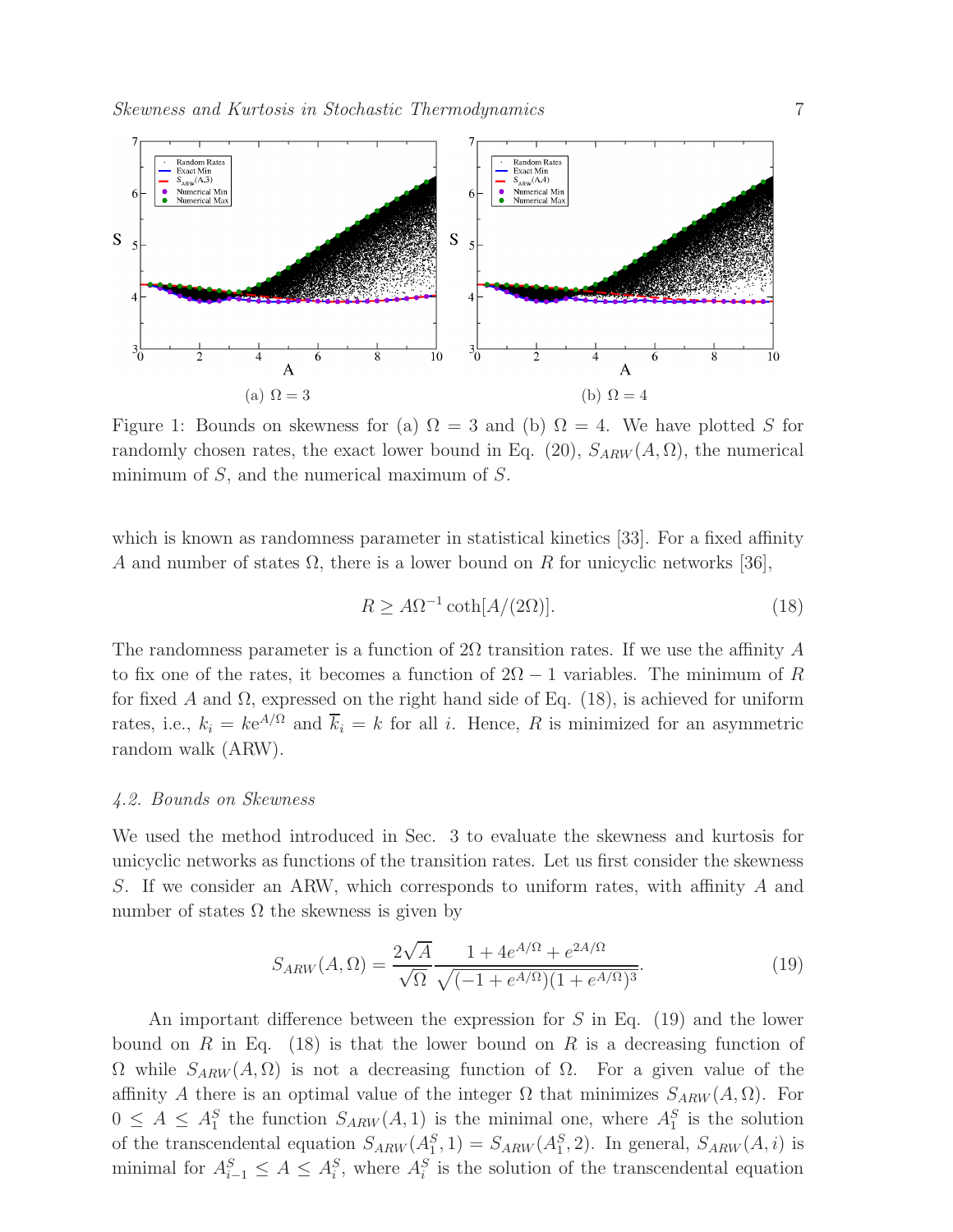

Figure 2: (a) llustration of the kinks on the lower bound on S for  $\Omega = 4$ . (b) Illustration of the kink and the asymptotic behavior for large  $A$  of the upper bound on  $S$ .

 $S_{ARW}(A_i^S, i) = S_{ARW}(A_i^S, i+1)$ . Therefore, for a system with  $\Omega$  states  $S_{ARW}(A, \Omega)$ cannot be the lower bound for all A, since it is also possible to choose rates such that a system with  $\Omega$  states behaves like an ARW with less than  $\Omega$  states.

Preforming a numerical investigation up to  $\Omega = 8$  we arrive at the conjecture of the following lower bound on the skewness for fixed affinity A and number of states  $\Omega$ ,

$$
S \le \min_{N \le \Omega} \{ S_{ARW}(A, N) \}. \tag{20}
$$

This bound and our numerical investigation is illustrated in Fig. 1 for  $\Omega = 3$  and  $\Omega = 4$ . The lower bound for a system with  $\Omega$  states has  $\Omega - 1$  kinks, which happen at points  $A_i^S$ , with  $i = 1, ..., \Omega - 1$ . For  $A > A_{\Omega-1}^S$  the lower bound becomes  $S_{ARW}(A, \Omega)$ . These kinks are illustrated in Fig. 2(a) for the case  $\Omega = 4$ . In our numerical investigation we have performed numerical minimization of S with fixed affinity A and number of states  $\Omega$ . We have also evaluated S for random values for the transition rates and they all stay above the lower bound.

The skewness S has an absolute minimum  $S_{min}$ , which is independent of the affinity A and the number of states  $\Omega$ . Interestingly, for a system with  $\Omega$  states, this minimum is reached in each of the  $\Omega$  pieces of the lower bound in Eq. (19), as shown for  $\Omega = 4$  in Fig. 2(a). This minimum value is  $S_{min} \approx 3.90973$ .

Besides this lower bound it turns out that the skewness also has an upper bound illustrated in Fig. 2(b). This upper bound has one kink at  $A = A_*^S$  that depends on system size  $\Omega$ . This kink happens at a different point than the points  $A_i^S$  for the kinks of the lower bound. We have determined numerically the value of  $A_*^S$  for the upper bound up to  $\Omega = 8$ , as shown in table 1. Interestingly, an ARW can be both an upper and a lower bound on the skewness depending on the value of the affinity A. In particular,  $0 \leq A \leq A_*^S$  it is an upper bound and for  $A \geq A_{\Omega-1}^S$  it is a lower bound.

For  $A \geq A_*^S$  we can only determine the upper bound numerically and we do not know its analytical form. The asymptotic form of the upper bound for large affinity is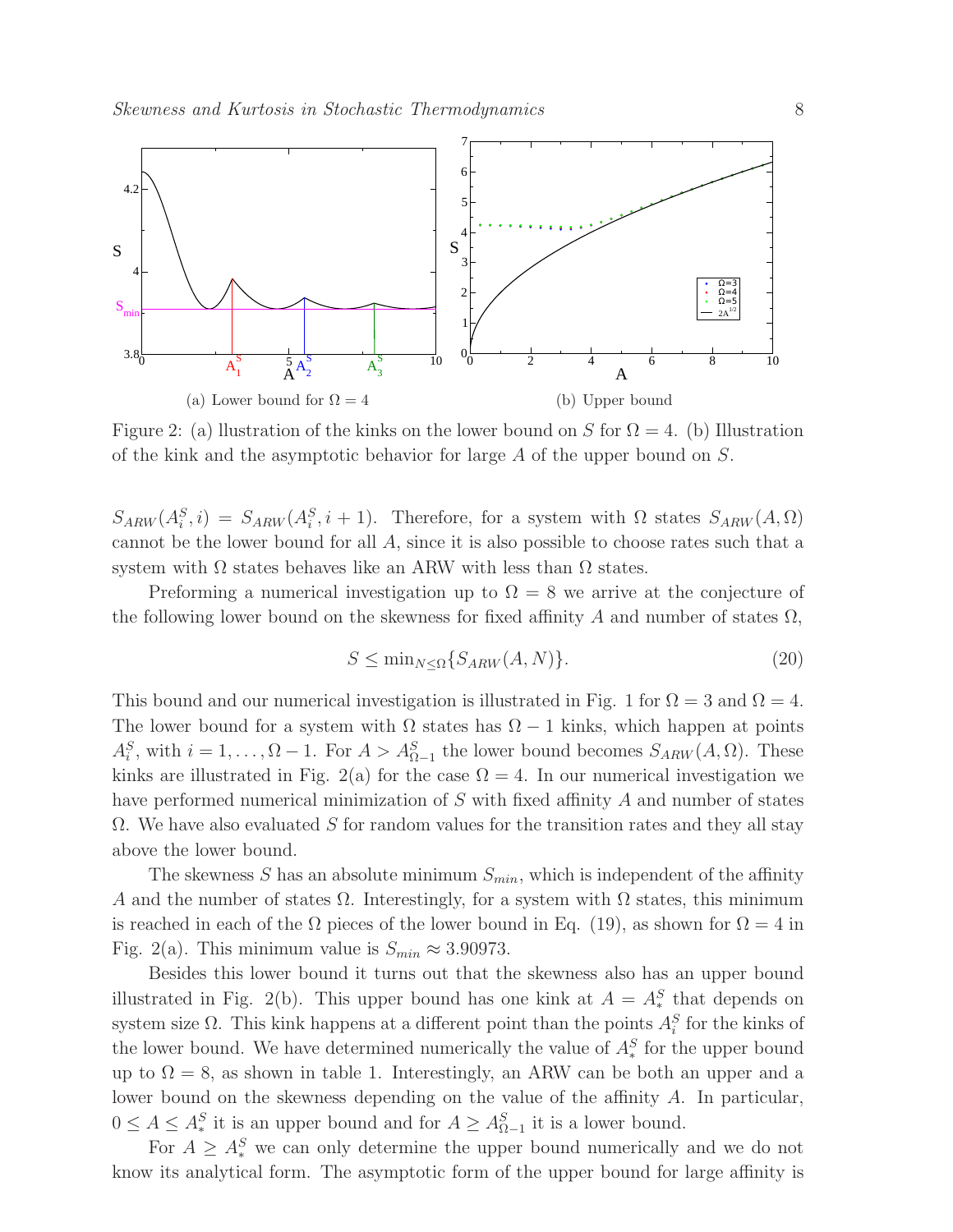| Ω              | S<br>А | $\bar{K}$ |
|----------------|--------|-----------|
| $\overline{2}$ | 2.84   | 3.27      |
| 3              | 3.15   | 3.64      |
| 4              | 3.32   | 3.84      |
| 5              | 3.41   | 3.95      |
| 6              | 3.47   | 4.02      |
| 7              | 3.51   | 4.07      |
| 8              | 3.54   | 4.10      |

Table 1: Points for the kinks of the upper bounds for different system sizes.



Figure 3: Bounds on kurtosis for  $\Omega = 3$  and  $\Omega = 4$ . We have plotted K for randomly chosen rates, the exact lower bound in Eq. (21),  $K_{ARW}(A, \Omega)$ , the numerical minimum of  $K$ , and the numerical maximum of  $K$ .

 $2\sqrt{A}$  as illustrated in Fig. 2(b). This asymptotic form corresponds to an ARW with  $N = 1$  in the large A limit, i.e.,  $S_{ARW}(A, 1)$  defined in Eq. (19) behaves as  $2\sqrt{A}$  for large A.

In the linear response regime close to equilibrium the lower and upper bounds tend to the same value, as shown in Fig. 1. In this regime the skewness has a fixed value given by  $S = 6/\sqrt{2}$ . This value can be obtained by taking the limit  $A \to 0$  of  $S_{ARW}(A, \Omega)$  in Eq. (19).

### 4.3. Bounds on kurtosis

Similar bounds also hold for the kurtosis  $K$ , as show in Fig. 3. There is a lower bound for fixed A and  $\Omega$  given by

$$
K \le \min_{N \le \Omega} \{ K_{ARW}(A, N) \}.
$$
\n(21)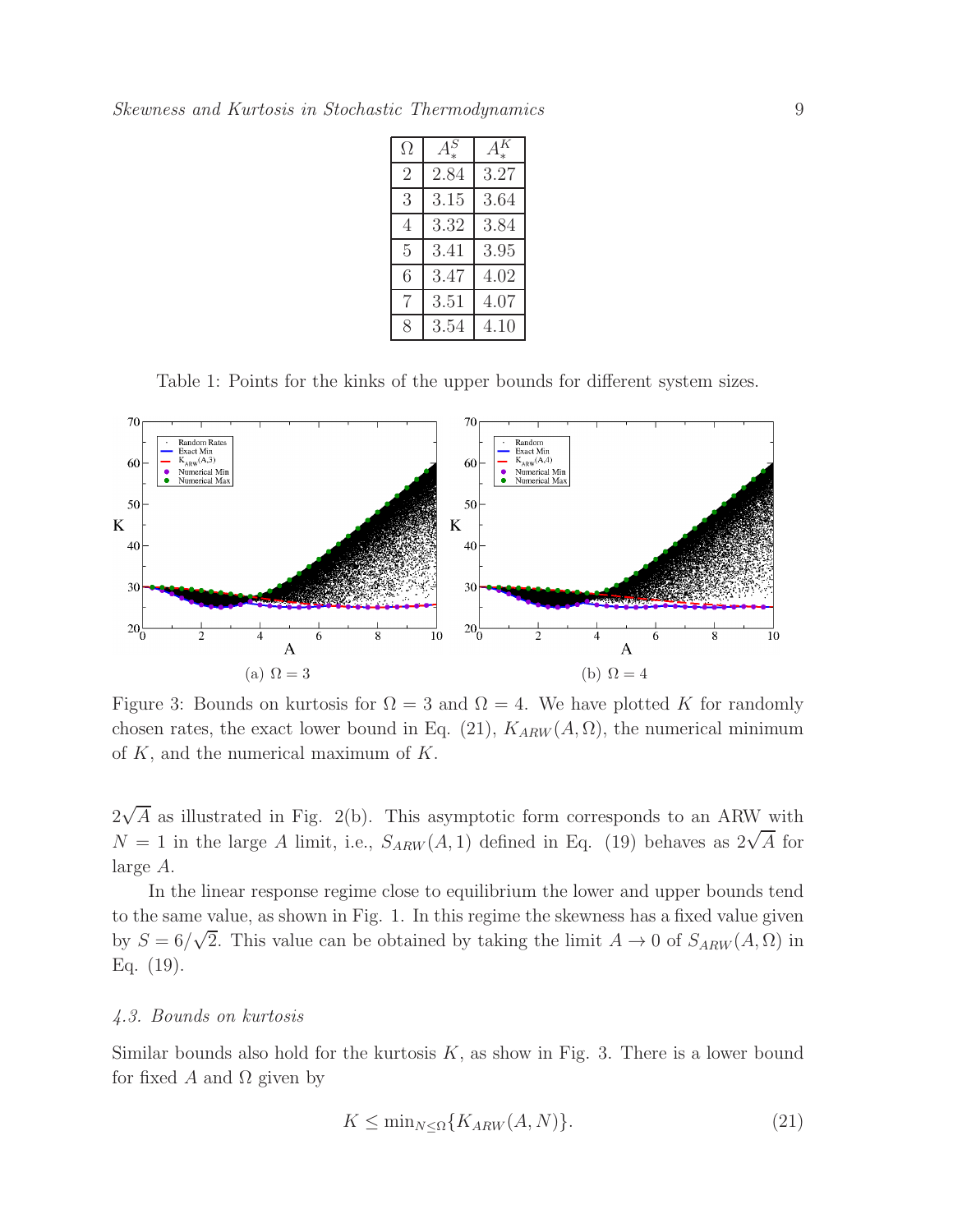

Figure 4: (a) Illustration of the kinks of the lower bound on K for  $\Omega = 4$ . (b) Illustration of the kink and the asymptotic behavior for large  $A$  of the upper bound on  $K$ .

where,

$$
K_{ARW}(A,\Omega) = \frac{6A}{\Omega} \frac{1 + 8e^{A/\Omega} + e^{2A/\Omega}}{-1 + e^{2A/\Omega}}
$$
(22)

is the kurtosis of an ARW. This lower bound also has  $\Omega - 1$  kinks at points  $A_i^K$ , which are the solution of the equation  $K_{ARW}(A_i^K, i) = K_{ARW}(A_i^K, i+1)$ . For  $A_{i-1}^K \leq A \leq A_i^K$ the lower bound is given by  $K_{ARW}(A, i)$ , where  $i = 1, \ldots, \Omega - 1$  and for  $i = 1$  we have  $A_{i-1}^K = 0$ . In each of the  $\Omega$  pieces of the lower bound the Kurtosis reaches an absolute minimum independent of A and  $\Omega$ , which is given by  $K_{min} \approx 25.0913$ . These features of the lower bound are illustrated in Fig. 4(a) for the case  $\Omega = 4$ .

The upper bound on Kurtosis is shown in Fig. 4(b). This upper bound has a kink at a point  $A_*^K$  that depends on system size  $\Omega$ . The values of  $A_*^K$  up to  $\Omega = 8$  are given in Table 1. For  $0 \leq A \leq A_*^K$  the upper bound is given by  $S_{ARW}(A, \Omega)$ . For  $A > A_*^K$  we can only determine the upper bound numerically. The asymptotic form of the upper bound for large affinity A is 6A, which corresponds to the asymptotic form of  $K_{ARW}(A, 1)$  in Eq. (22).

In the linear response regime the lower and upper bounds for kurtosis also tend to the same value, as shown in Fig. 1. In this regime the kurtosis has a fixed value given by  $K = 30$ . This value can be obtained by taking the limit  $A \to 0$  of  $K_{ARW}(A, \Omega)$  in Eq. (22).

# 4.4. Inference of network topology

The idea of statistical kinetics [33] is to infer the topology of a network of states in an enzymatic reaction from data gathered in single molecule experiments. While we focus on the entropy production, which has increments  $\theta_{\Omega,1} = -\theta_{1,\Omega} = A$ , the current analyzed in statistical kinetics has increments  $\theta_{\Omega,1} = -\theta_{1,\Omega} = 1$ . We define the randomness parameter, skewness and kurtosis associated with this current with increments 1 (instead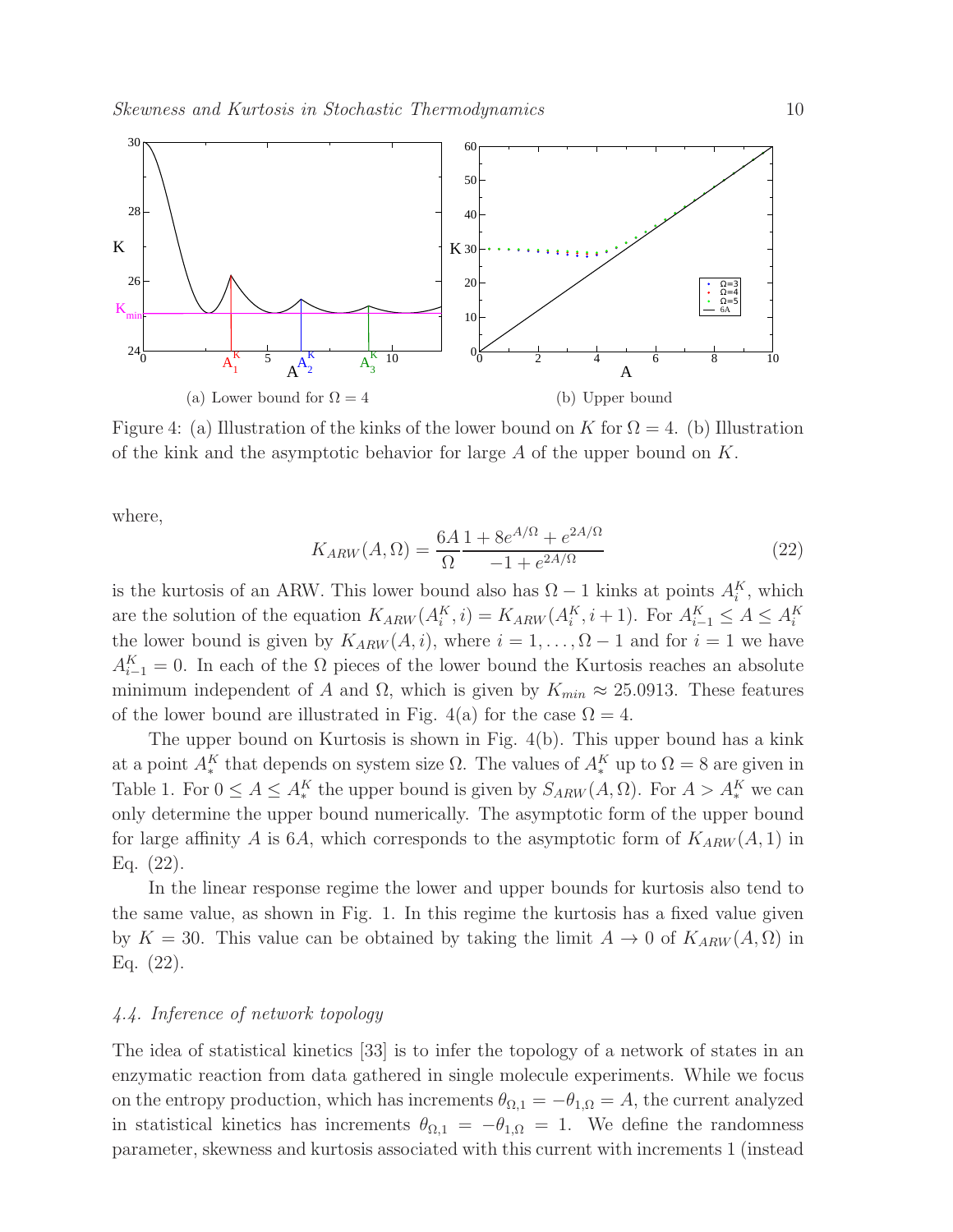

Figure 5: Multicyclic Network with 4 states. The links between states represent non-zero transition rates.

of A) as  $R^*, S^*$  and  $K^*$ , respectively. They are related to the same quantities for the entropy production in the following way  $R = AR^*$ ,  $S = A^{1/2}S^*$ , and  $K = AK^*$ .

A main bound in statistical kinetics is  $R^* \geq 2/\Omega$ , which is valid in the limit  $A \to \infty$ . One can infer the unknown number of states in an enzymatic reaction by measuring  $R$ and calculating the lower bound on the number of states  $2/R$ . As shown in [37], there are also lower bounds on skewness and kurtosis in the limit  $A \to \infty$ , which are  $S^* \geq 2/\Omega^{1/2}$ and  $K^* \geq 6/\Omega$ . These bounds are consistent with the more general lower bounds in Eq. (20) and Eq. (21). It turns out that the randomness parameter is the most effective for a direct estimation of the minimal number of states [37].

These bounds hold in the limit  $A \to \infty$ . The lower bounds we found here for S and K are more general and take the affinity A into account. Hence, they can be potentially more effective to infer the number of states. The investigation on how to use the bounds conjectured here for skewness and kurtosis to infer the number of states of a unicyclic network is beyond the scope of this paper. However, we can make the following statements. For  $A \leq A_1^S$  for skewness and for  $A \leq A_1^K$  for kurtosis the lower bound is dominated by an ARW with  $\Omega = 1$ , hence the lower bounds cannot be used to infer number of states in this regime. The upper bounds for both skewness and kurtosis, for affinities smaller than the affinity for which the kink in the upper bounds take place, can, in principle, be used to infer the number of states. However, differences in the upper bounds due to the number of states are quite small, as shown in Fig. 2(b) for S and Fig.  $4(b)$  for K. Therefore, using the upper bound to infer the number of states does not look promising.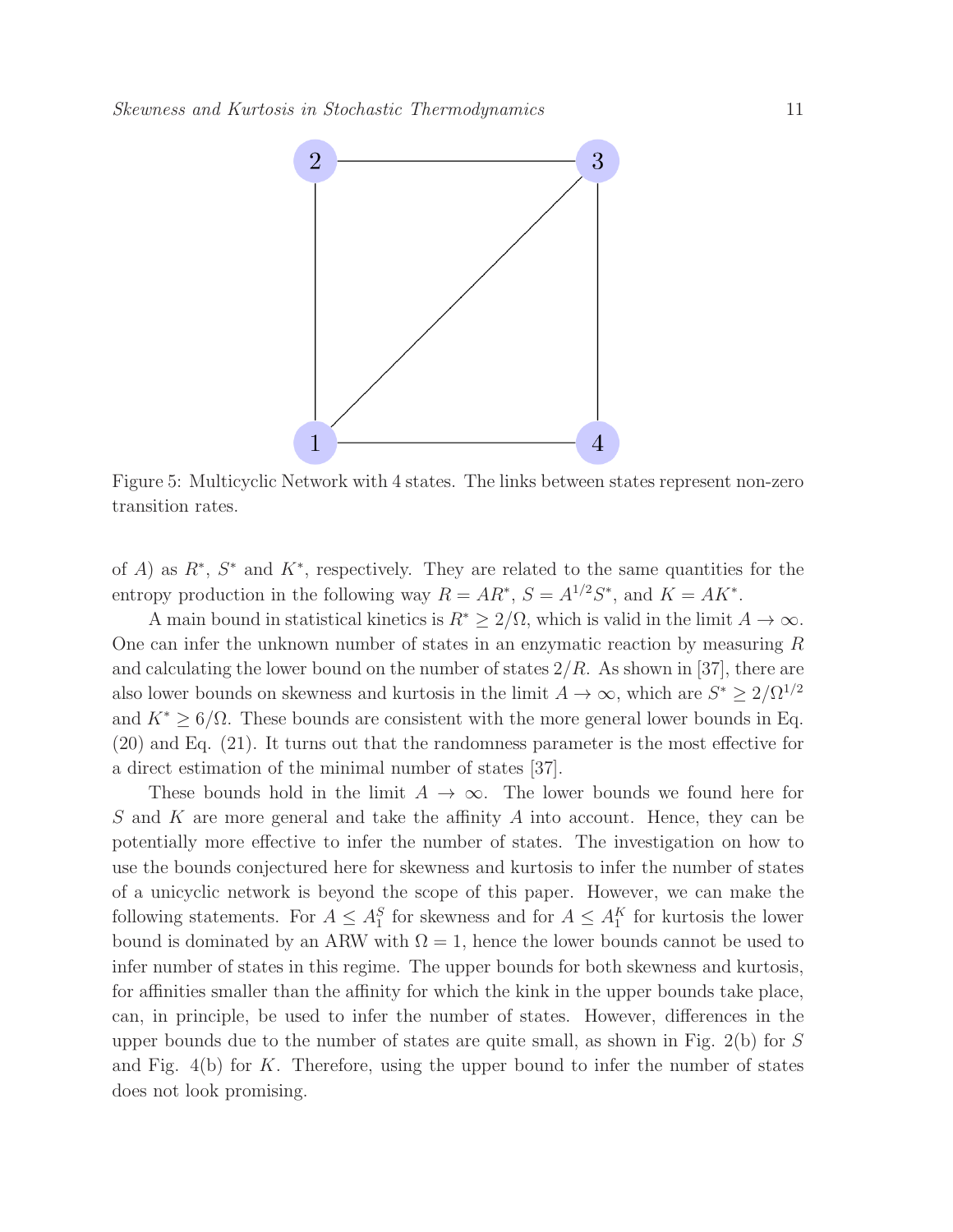

Figure 6: Skewness  $S$  and kurtosis  $K$  plotted as functions of the parameter  $x$  for the model with a multicyclic network. The transition rates are parametrized as  $k_{12} = k_{23} = k_{34} = k_{41} = e^{5/4}, k_{21} = k_{13} = k_{32} = k_{43} = k_{14} = 1, \text{ and } k_{31} = e^x.$ The horizontal dashed lines mark the absolute minimum values  $S_{min} \approx 3.90973$  and  $K_{min} \approx 25.0913$ .

### 5. Violation of bounds in a multicyclic network

We now show that the lower bounds we found for unicyclic networks do not hold for multicyclic networks. We consider the multicyclic network with 4 states shown in Fig. 5. We have calculated skewness and kurtosis for the entropy production using the methods explained in Sec. 3. The increments for the entropy production for general multicyclic networks are given by  $\theta_{ij} = \ln(k_{ij}/k_{ji})$ . We consider the skewness and kurtosis associated with the first passage time distribution of the entropy production.

Defining an affinity dependent bound for multicyclic networks is not so straightforward since there is more than one affinity for multicyclic networks. However, we can check whether for a multicyclic network  $S$  and  $K$  can cross the absolute minima, independent of affinity and system size, for unicyclic networks, which are given by  $S_{min} \approx 3.90973$  and  $K_{min} \approx 25.0913$ .

As shown in Fig. 6, they do cross these absolute minima for the multicylic network considered here. Hence, the lower bound for unicyclic networks does apply to multicylic networks. For the results shown in Fig. 6, there is a region for which  $S < S_{min}$  but  $K > K_{min}$ . However, in our numerical investigation we also found regions for which  $K < K_{min}$  and  $S > S_{min}$ . The crossing of at least one of the two absolute minima constitute a rather generic toll to infer whether a network of states is not unicyclic, which is also a relevant problem in statistical kinetics [33].

# 6. Conclusion

We introduced a method to calculate the cumulants associated with the first passage time distribution of an arbitrary current, or more generally associated with any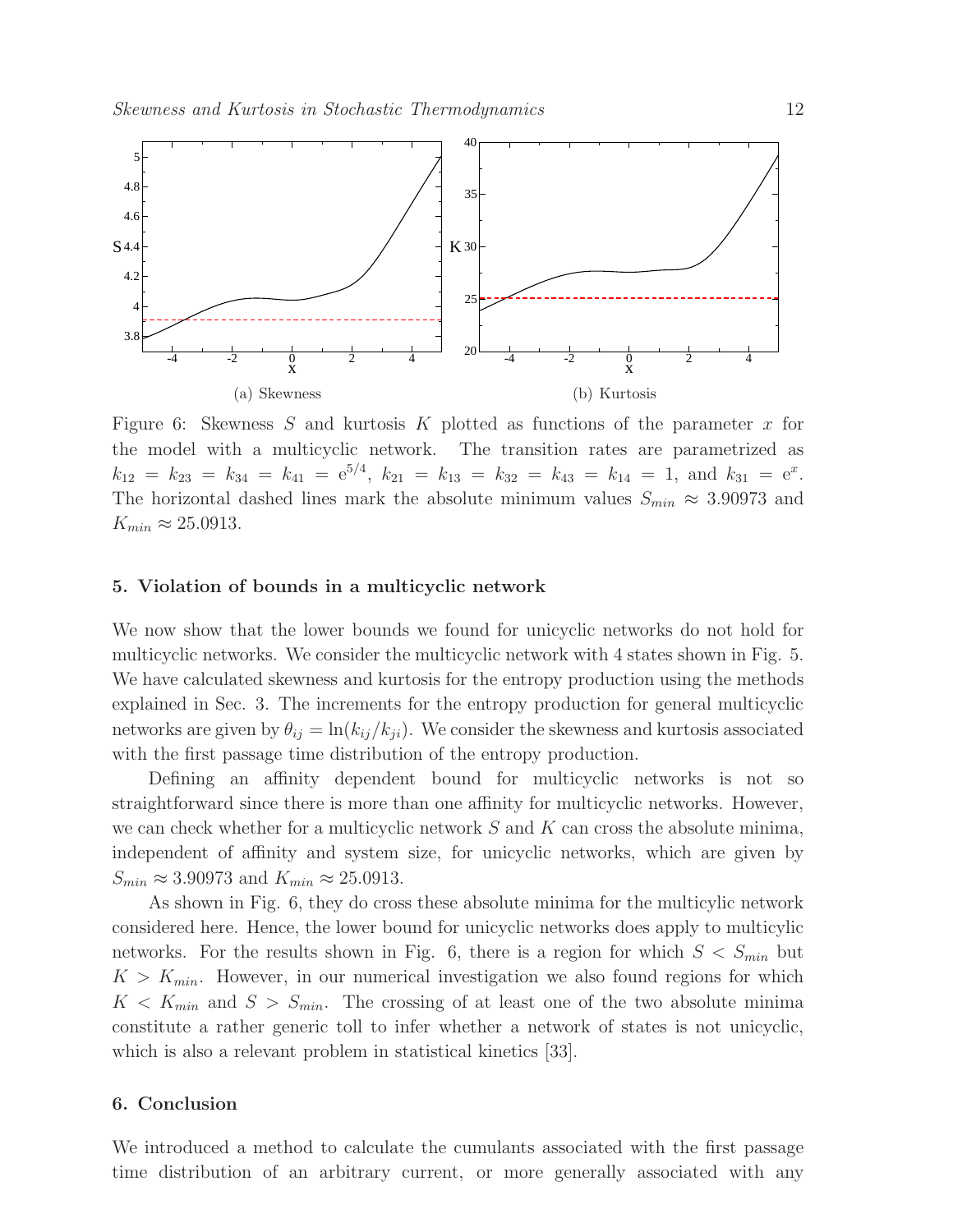observable of the form in Eq. (1). Our method circumvents the problem of evaluating the full scaled cumulant generating function  $\rho(s)$ , which can only be obtained in terms of the transition rates for quite simple models. Instead the cumulants are obtained in terms of certain coefficients that are much easier to evaluate.

The skewness and kurtosis related to the first passage time distribution of entropy production for unicyclic networks have been analyzed with our method. We conjectured lower and upper bounds on these standardized moments. Interestingly, the lower bounds have several kinks, which comes from the fact that an ARW with  $\Omega$  states does not minimize the skewness and kurtosis for any value of the affinity. This lower bound is different from a previously known lower bound associated with the second cumulant [36], which has no kinks and is minimized for an ARW with  $\Omega$  states.

Skewness and kurtosis for unicyclic networks have absolute minima, independent of affinity and number of states. We have shown that for a multicylic network both skewness and kurtosis can go below the minima for unicylic networks. Hence, multicylic networks are not bounded by the bounds we conjectured for unicylic networks. Crossing of these minima provides a generic tool to infer whether an underlying network of states is indeed multicylic.

As an interesting perspective for future work, the application of our bounds to statistical kinetics could lead to new ways to obtain information about an enzymatic scheme from data obtained in single molecule experiments. Our bounds take thermodynamic affinity into account, which, in principle, can be controlled in an experiment.

# References

- [1] Seifert U 2012 *Rep. Prog. Phys.* 75 126001
- [2] Barato A C and Seifert U 2015 *Phys. Rev. Lett.* 114(15) 158101
- [3] Gingrich T R, Horowitz J M, Perunov N and England J L 2016 *Phys. Rev. Lett.* 116(12) 120601
- [4] Pietzonka P, Barato A C and Seifert U 2016 *Phys. Rev. E* 93(5) 052145
- [5] Nguyen M and Vaikuntanathan S 2016 *PNAS* 113 14231
- [6] Pietzonka P and Seifert U 2018 *Phys. Rev. Lett.* 120 190602
- [7] Polettini M, Lazarescu A and Esposito M 2016 *Phys. Rev. E* 94(5) 052104
- [8] Tsobgni Nyawo P and Touchette H 2016 *Phys. Rev. E* 94(3) 032101
- [9] Guioth J and Lacoste D 2016 *EPL* 115 60007
- [10] Pietzonka P, Ritort F and Seifert U 2017 *Phys. Rev. E* 96(1) 012101
- [11] Horowitz J M and Gingrich T R 2017 *Phys. Rev. E* 96(2) 020103
- [12] Pigolotti S, Neri I, Roldán E and Jülicher F 2017 *Phys. Rev. Lett.* **119**(14) 140604
- [13] Proesmans K and den Broeck C V 2017 *EPL* 119 20001
- [14] Maes C 2017 *Phys. Rev. Lett.* 119(16) 160601
- [15] Hyeon C and Hwang W 2017 *Phys. Rev. E* 96(1) 012156
- [16] Bisker G, Polettini M, Gingrich T R and Horowitz J M 2017 *J. Stat. Mech.: Theor. Exp.* 2017 093210
- [17] Brandner K, Hanazato T and Saito K 2018 *Phys. Rev. Lett.* 120(9) 090601
- [18] Nardini C and Touchette H 2018 *Eur. Phys. J. B* 91 16 ISSN 1434-6036
- [19] Chiuchi`u D and Pigolotti S 2018 *Phys. Rev. E* 97(3) 032109
- [20] Barato A C, Chetrite R, Faggionato A and Gabrielli D 2018 *New J. Phys.* 20 103023